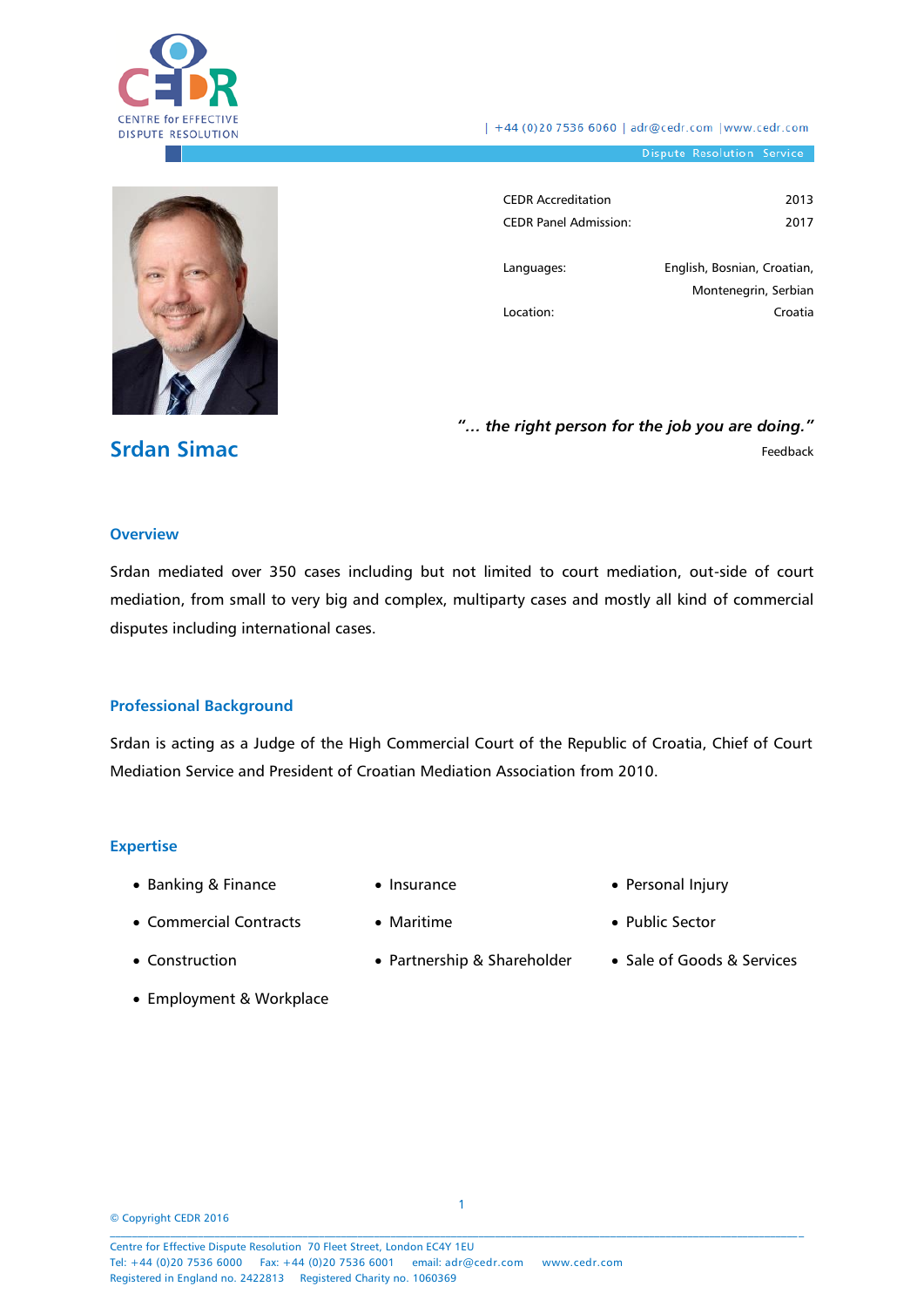

# **Dispute Experience**

## **Banking & Finance**

Loans, guarantees, mortgages, interests, investments, immoral contracts.

# **Commercial Contracts**

 All kinds of commercial contracts: sales of goods and services, carriage of goods, commission, leasing, rent, loans, warehousing, maintaining, security, touristic arrangements, hotels, business partnership, investing and more.

# C**onstruction**

Dispute from different types of construction contracts (buildings on ground and at the sea).

## **Employment & Workplace**

 All kind of labour disputes among workers and private and public companies and bodies, including mediation/facilitation in solving internal conflict within companies, organizations and NGOs'.

## **Insurance**

 Life insurance, kasko insurance, propriety insurance, insurance fraud, recourse claims, insurance of cars, ships, goods, credits and more.

## **Maritime**

 Shipping, shipyards, all kind of maritime damages (pollution, collisions, fire, grounding, sinking, wrecks, theft, severe weather, etc.), abandonment, arrests, average, insurance claims and frauds (P & I Clubs), compensation for injury and death of seaman, compensation for injury and death of swimmers and divers, compensation for damage of passengers, maritime labour disputes, carriage of goods (all kind of cargo, containers and cars), ports and marines, ownership and mortgage, all kind of maritime contracts (charters, maritime agents, forwarders, shippers, brokers...), maritime construction work...

© Copyright CEDR 2016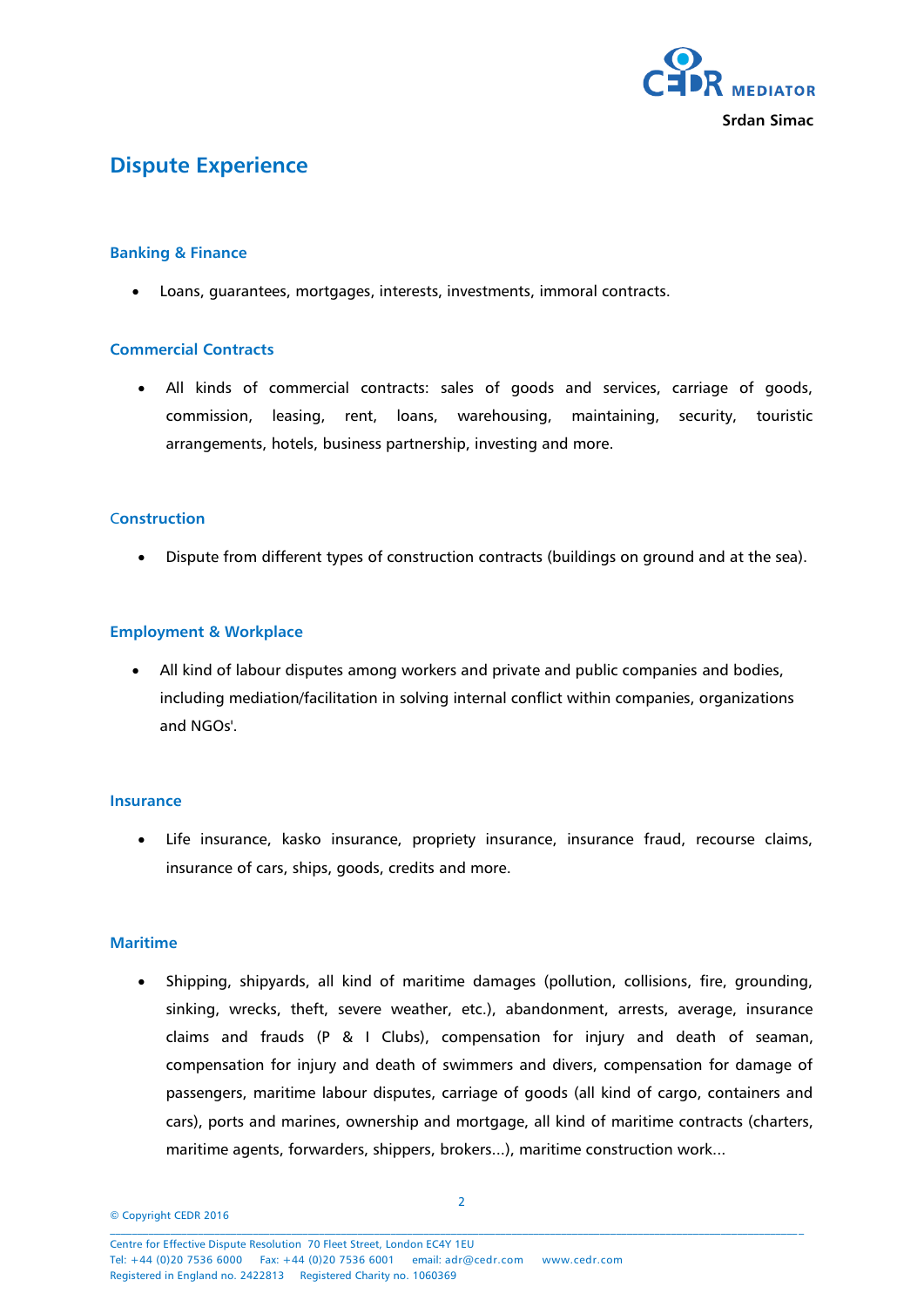

Labour law disputes including seamen labour disputes.

## **Partnership & Shareholder**

 Disputes among business partners (owners of the company), shareholders and company, management and company, creditors and company.

#### **Personal Injury**

 Personal injury and seamen death cases, personal injury and death of drivers, pedestrians and passengers.

#### **Public Sector**

 Different types of disputes with government, public bodies and agencies: public concessions, public procurement, maritime domain/property and sea ports, permits for mining, exploit water, exploit sand for the bottom of the rivers, using public surfaces, fishing, rent of public business spaces, electricity, gas, heat, community public disputes, labour disputes with government and public workers and officials (clerks, teachers, policemen, etc.), disputes among local communities and government and public bodies, disputes among private (domestic and foreign) and public companies, bodies and agencies, citizens and government and public bodies, government officials and media, disputes in big construction project in which government is investor or guarantor, etc.

#### **Other Dispute Resolution Experience**

#### **Arbitration**

 Arbitrator at Permanent Arbitration Court at Croatian Chamber of Economy for domestic and international disputes.

## **Judicial experience**

• Srdan has extensive experience in judging in all kind of commercial cases since becoming a Judge in 1992.

© Copyright CEDR 2016  $\mathcal{L} = \{ \mathcal{L} = \{ \mathcal{L} = \{ \mathcal{L} = \{ \mathcal{L} = \{ \mathcal{L} = \{ \mathcal{L} = \{ \mathcal{L} = \{ \mathcal{L} = \{ \mathcal{L} = \{ \mathcal{L} = \{ \mathcal{L} = \{ \mathcal{L} = \{ \mathcal{L} = \{ \mathcal{L} = \{ \mathcal{L} = \{ \mathcal{L} = \{ \mathcal{L} = \{ \mathcal{L} = \{ \mathcal{L} = \{ \mathcal{L} = \{ \mathcal{L} = \{ \mathcal{L} = \{ \mathcal{L} = \{ \mathcal{$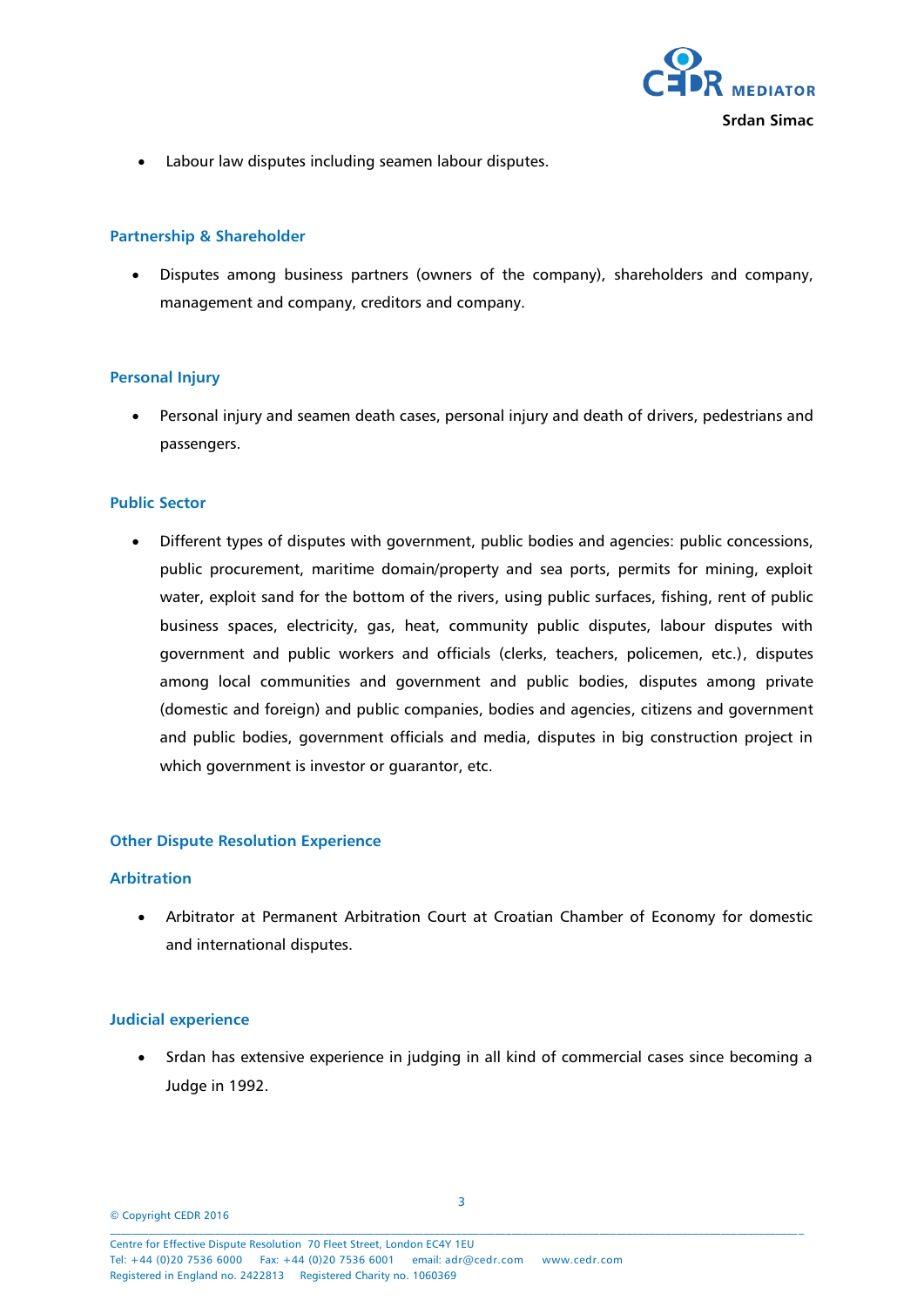

#### **Personal Style**

Srdan has facilitative style, encouraging the parties to act as the real owners of the dispute and to take responsibility and active roles in mediation. He adopts proactive and idea-generating role, including motivating the parties to think outside of the box, about fresh or different solutions for the settlement options when needed. Srdan contacts the parties and their representatives in advance of the mediation day, during and after the mediation sessions (pre-mediation meetings and private meetings are "mandatory" including exchange of documents and pre-mediation mediator's letters). Srdan has adopted approach in which he asks parties in advance to consider any possible impasse just as a temporary event, which does not mean the end of mediation. Srdan goes extra mile with mediation efforts towards reaching solutions. He keeps in touch with the parties and their representatives always after the mediation no matter the outcome of the mediation day and he is always on their disposal if they need him afterwards. He can also accommodate specific needs of each case with his versatile styles combining his past experience as the judge or the mediator, as required.

#### **Feedback**

- *"Thank you for your mediator's optimism and enthusiasm which is so rare both in our legal profession and in whole society."*
- *"...the right person for the job you are doing."*
- *"You made my day, my week and hopefully my life."*
- *"The inspiration you have given me during mediation and during our conversation afterwards, for me has a great value. (...) Now, I am convinced that the mediation is the best cure for all problems in society."*
- *"... your presence and action at the three days of mediation has been essential for the finalization of our agreement, the successful conclusion of this important project of the top importance for all of us."*
- *"... It was a pleasure to meet a person of such high-profile and I think you played a decisive role in the success of the mediation. Your kind presence has meant that all of us we felt more comfortable and closer to understanding each other's reasons..."*

© Copyright CEDR 2016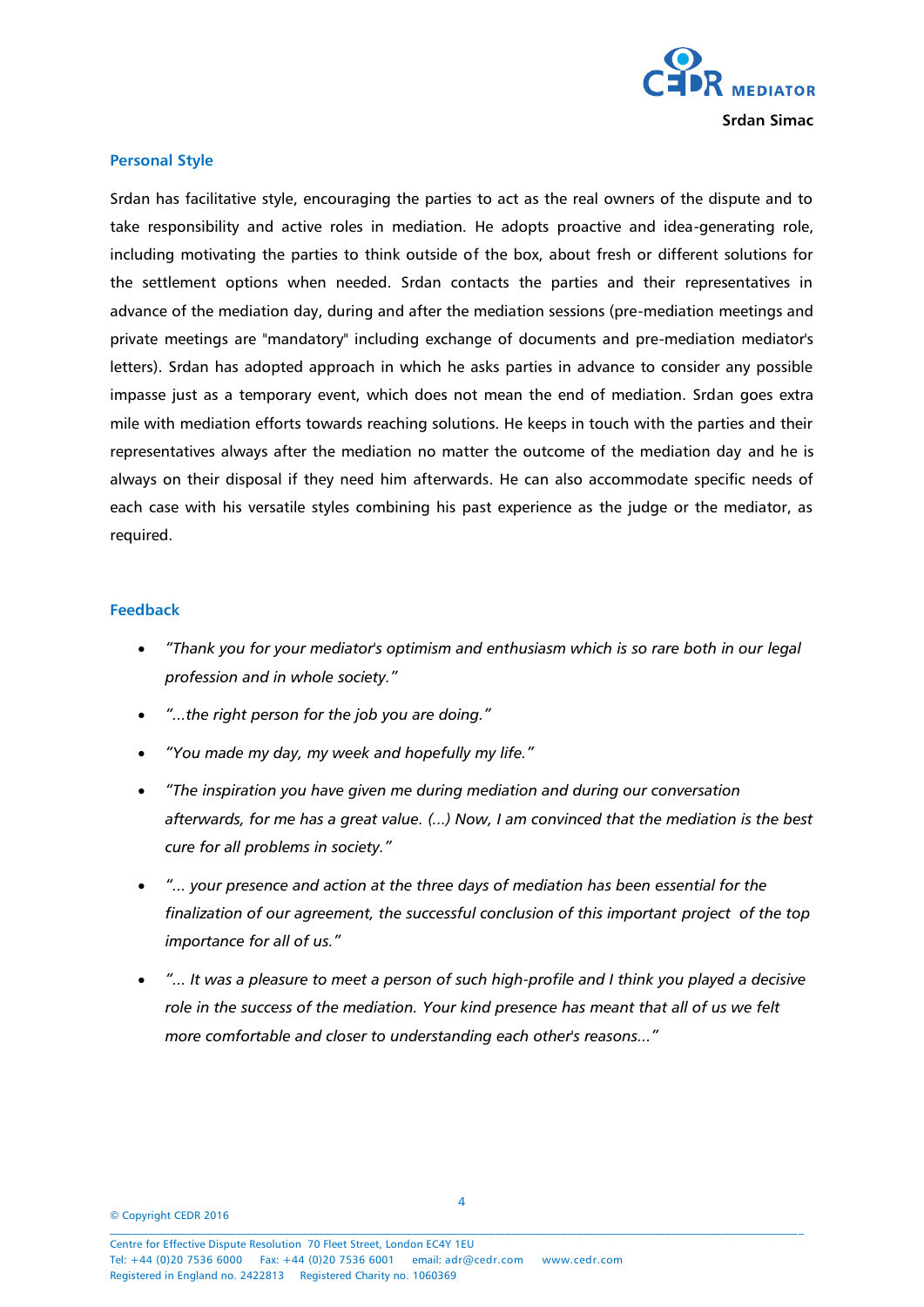

# **Professional Skills**

 Mediator, lawyer, communicator (good with people), facilitator, negotiator, educator, public speaker, motivator, writer.

# **Education**

- Ph.D. dissertation "*Mediation as a Generator of Change in Judicial System and Legal Profession*" - Faculty of Law Zagreb (2013) - Doctoral Study of Commercial Law
- Master Degree at Maritime Law –"*Compensation for personal injury and death of the seaman*", Faculty of Law Split (1999) - LL.M. Postgraduate Study
- Faculty of Law in Split (1986) Diploma

# **Professional Experience Record**

- 1983 to 1984 Dalmaplov Vela Luka, Croatia Apprentice for the lieutenant of the merchant ship
- 1987 to 1989 Croatian insurance Split, Croatia Lawyer Apprentice
- 1989 to 1996 Municipal Court in Split Split, Croatia Apprentice, Judicial Assistant, Judge
- 1996 to 2004 Commercial Court in Split Split, Croatia Judge
- From 2004 High Commercial Court of the Republic of Croatia Zagreb, Croatia Judge and former President, Chief of Court Mediation Service
- 2010 up to now Croatian Mediation Association Zagreb Croatia President

## **Memberships**

- List of Practitioners in International Mediation and ADR of Vienna International Arbitral Center
- Croatian Mediation Association, Mediation Centre
- Croatian Chamber of Economy, Mediation Centre
- Croatian Bar Association Mediation Centre
- Croatian Association of Employers Mediation Centre
- Croatian Bank Association Mediation Centre
- © Copyright CEDR 2016  $\mathcal{L} = \{ \mathcal{L} = \{ \mathcal{L} = \{ \mathcal{L} = \{ \mathcal{L} = \{ \mathcal{L} = \{ \mathcal{L} = \{ \mathcal{L} = \{ \mathcal{L} = \{ \mathcal{L} = \{ \mathcal{L} = \{ \mathcal{L} = \{ \mathcal{L} = \{ \mathcal{L} = \{ \mathcal{L} = \{ \mathcal{L} = \{ \mathcal{L} = \{ \mathcal{L} = \{ \mathcal{L} = \{ \mathcal{L} = \{ \mathcal{L} = \{ \mathcal{L} = \{ \mathcal{L} = \{ \mathcal{L} = \{ \mathcal{$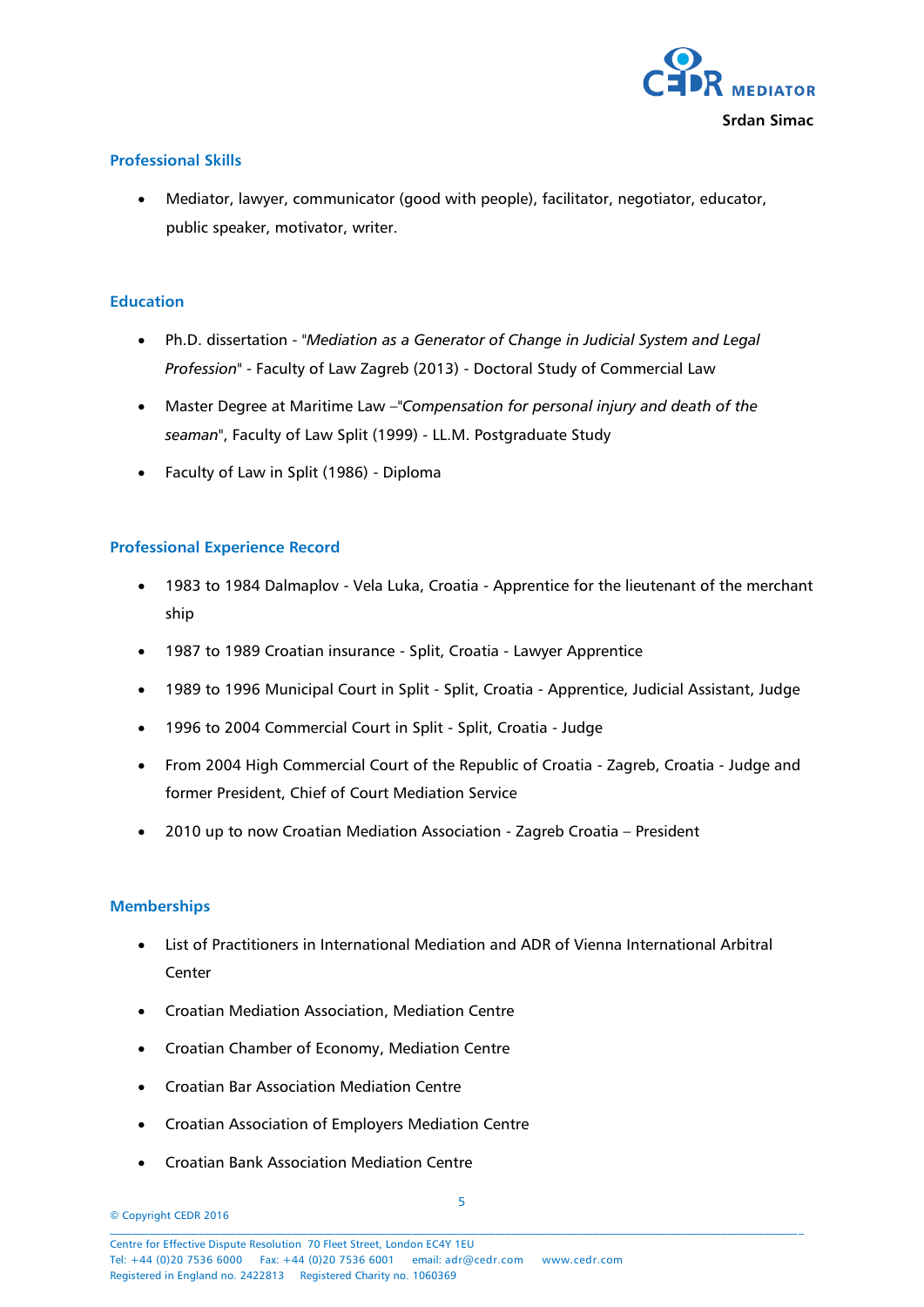

- Croatian Insurance Bureau Mediation Centre
- Croatian Architects Association Mediation Centre
- Croatian Chamber of Construction Engineers Association Mediation Centre
- Member of numerous study groups aimed to different educational programs on mediation: US, Canada, Netherlands, Denmark, Norway, Finland, UK and France

## **Qualifications**

- Mediator for commercial disputes from 2003
- Registered at the Register of Mediators at Ministry of Justice of the Republic of Croatia
- Mediation trainer from 2006
- EBRD and CEDR international mediation expert-consultant
- The one who has introduced mediation in Croatian courts from 2006 with help of CEDR and at the first and only one Appeal Court with mediation program in Croatia - High Commercial Court of the Republic of Croatia 2007
- Educator for Croatian judges at Judicial Academy about mediation and about "How can judges improve work in courtroom by using non-legal knowledge and skills?"
- Educator, lecturer and mediation promotor on all kind of stages domestically and internationally

## **Mediation Trainer, Lecturer, Educator, Speaker and Promoter Experience**

Srdan has trained several hundred mediators in Croatia and provided numerous lectures and speeches on mediation domestically and internationally (USA, Canada, Great Britain, France, Germany, Austria, Russia, Bulgaria, Albania, Hungary, Moldavia, Slovenia, Bosnia & Herzegovina, Serbia, Monte Negro, Macedonia).

- Mediation pioneer in Croatia
- Author of many mediation articles
- Developer of mediation centres
- Mediation advocacy and mediation awareness educator and trainer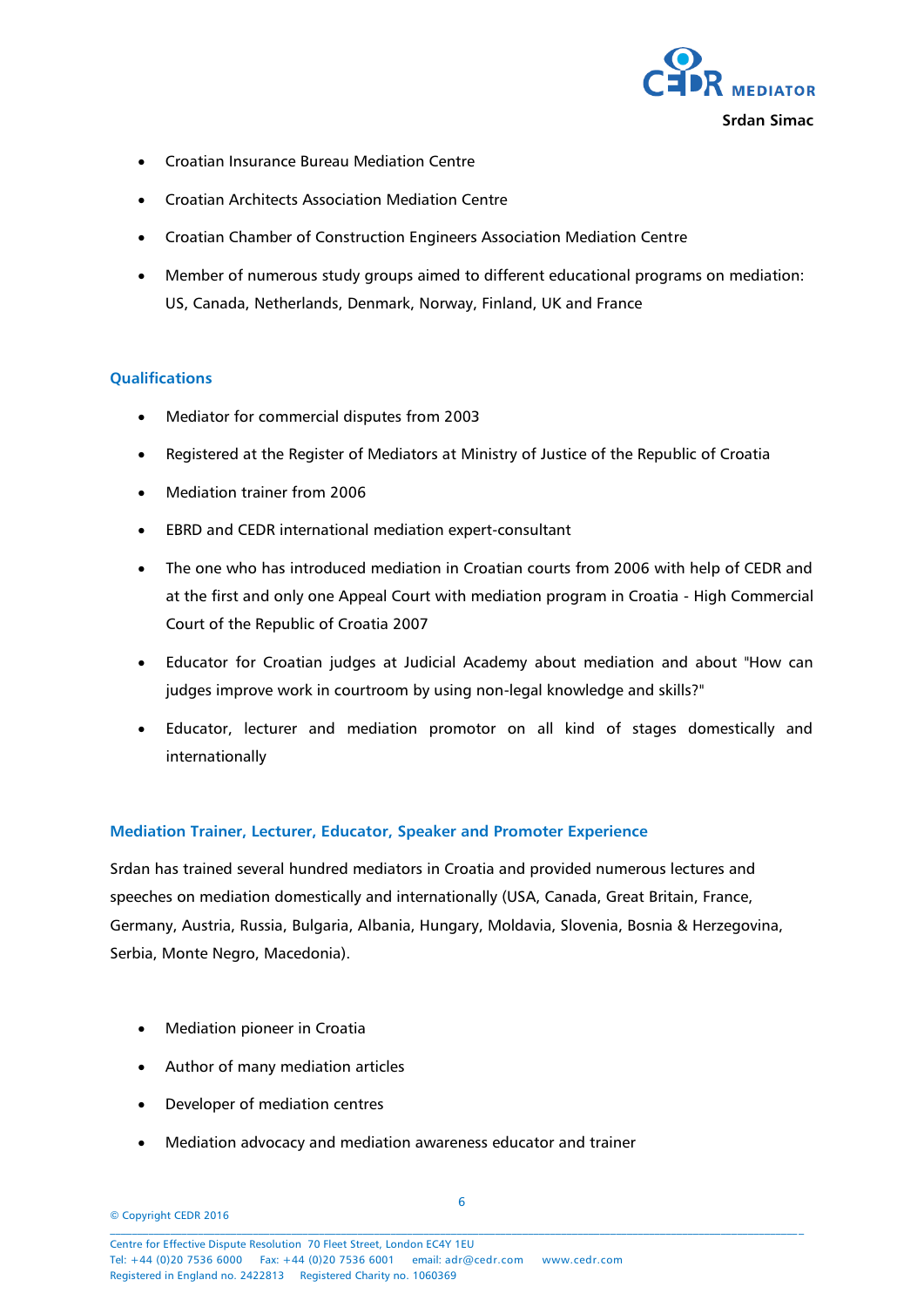

Conflict management educator and trainer

# **Mediation Trainings**

- 2 days **Mediation Skills**, organized by Croatian Bar Association and American Bar Association / Central European and Eurasian Law Initiative (ABA/CEELI), trainers: Patrick Van Leynseele and Teresa Frisbie, Feb. 12-13, 2003
- 3 days **Basic Training for Commercial Mediators**, Opatija, Zagreb, Croatia, May, 7-9 2003, provider Carr, Swanson and Randolph LLC, sponsored by USAID
- One Day **Observation/Role Play Mediation Training**, Zagreb, Croatia; June 2016, Swanson, Carr & Randolph, sponsored by USAID
- Two days **Introducing Mediation Program in Croatian Courts**, Zagreb, Croatia, CEDR, London sponsored by British Association for Central and Eastern Europe and Croatian Law Centre, October, 28-29 2004
- 1 day **Advance Mediation Training for Judges,** on behalf of starting the Mediation Program at Commercial Court in Zagreb, Zagreb, February**,** 16 2006., Croatian Mediation Association, organized by **CEDR London**
- 10 days training**, Nordic Mediation Programme**, Oslo, Lillehammer, Norway and Helsinki, Finland, Nordic Forum for Mediation and Conflict Management, Norwegian Humanistic Academy, Nansen School in Lillehammer, May, 19-28 2006
- 5 days **Training the Trainer**, Zagreb, Croatia, Croatian Mediation Association, September 21-23 and October 5-6, 2006, provider Slovenian Association of Mediators
- 12 days, **Judicial Training in ADR**, Boston, Massachusetts, USA, May 27 June 7, 2007, sponsored by USAID, provider Gabrielle Gropman & Associates
- 2 days **Advanced Commercial Mediation Training**, Zagreb, Croatia, Commercial Court in Zagreb, October, 17-18 2008, provider Lynn Cole, Esq., Global Mediation Initiatives
- 3 days **Advanced Train the Trainer**, Zagreb, Croatia, Croatian Mediation Association, December, 3-5, 2011, provider Centre for Effective Dispute Resolution (**CEDR**)
- 1 day advance mediation training, **Conflict Revolution: An Overview of 15 Innovations in Dispute Resolution**, Utrecht, Netherlands, May, 9 2011, organizer Centrum vor Conflicthantering, provider **Kenneth Cloke**

© Copyright CEDR 2016  $\mathcal{L} = \{ \mathcal{L} = \{ \mathcal{L} = \{ \mathcal{L} = \{ \mathcal{L} = \{ \mathcal{L} = \{ \mathcal{L} = \{ \mathcal{L} = \{ \mathcal{L} = \{ \mathcal{L} = \{ \mathcal{L} = \{ \mathcal{L} = \{ \mathcal{L} = \{ \mathcal{L} = \{ \mathcal{L} = \{ \mathcal{L} = \{ \mathcal{L} = \{ \mathcal{L} = \{ \mathcal{L} = \{ \mathcal{L} = \{ \mathcal{L} = \{ \mathcal{L} = \{ \mathcal{L} = \{ \mathcal{L} = \{ \mathcal{$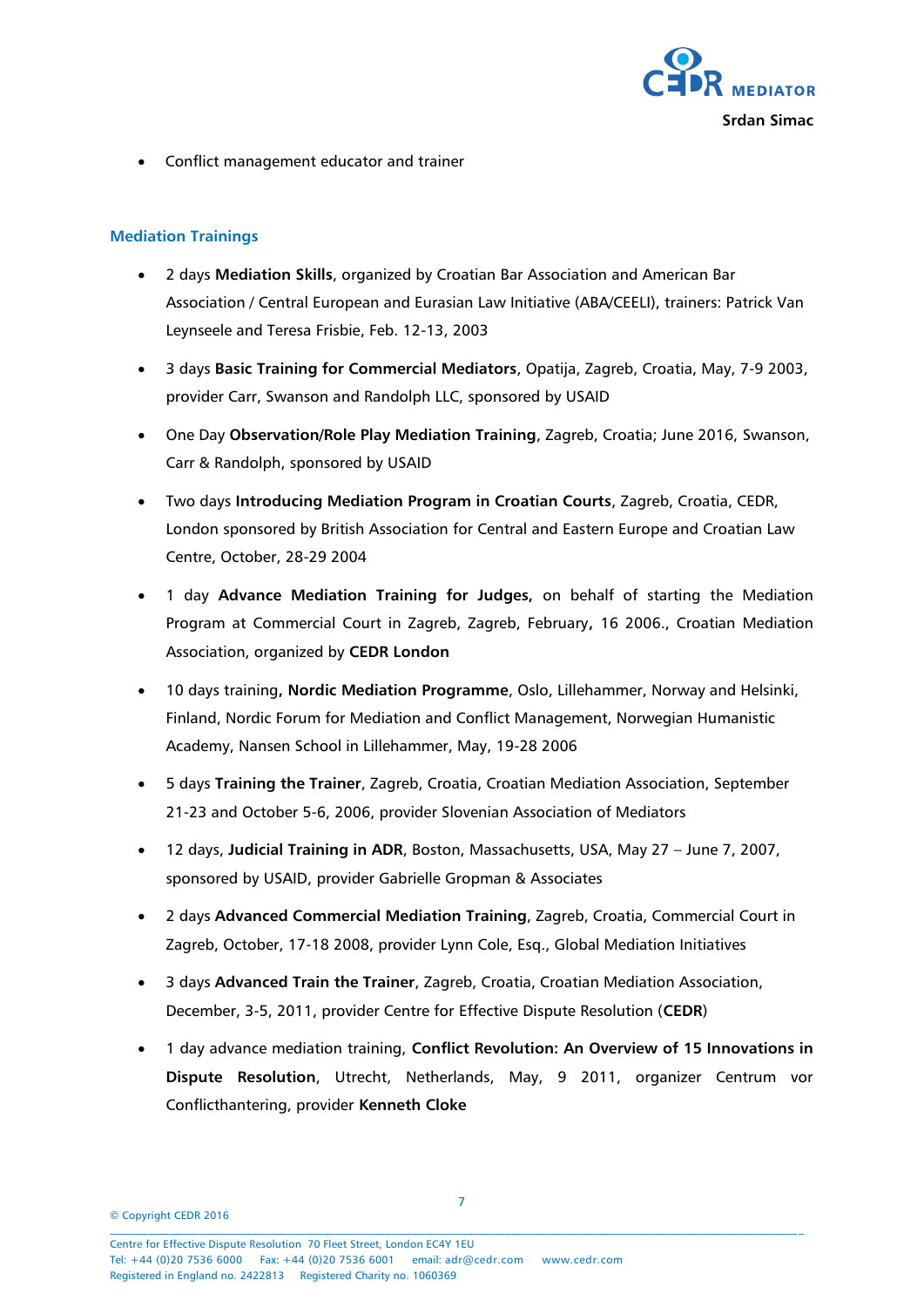

- 3 months in **Mediation Program, JAMS International Weinstein Fellow 2010**, Boston, JAMS Boston, guest at Harvard Mediation Program and adjunct professor at Suffolk Law School, February, 1 – May, 5 2010
- 2 days **International Cultural Training,** Paris, August, 18-19, 2011 organized by I**nternational Chamber of Commerce Paris (ICC)** and **International Mediation Institute (IMI)**
- 5 days **Mediation Training Program, JAMS,** San Francisco, September, 9-13 2014
- 2 days, 2nd Seminar **"Judge craft across Europe",** Omešnie, Slovakia, October, 12-13 2015, **Judicial Academy of Slovak Republic**, training for educators for judges about implementation of non-legal skills in courtrooms by judges, organized by European Judicial Training Network (EJTN)
- 3 days' **Workshop for Mediation Promoters, Pathways to Sustainable Mediation,**  Vienna, May, 26-28 2016, **JAMS Foundation and Partners Global**
- 3 days **Regional Mediator Workshop,** East & Southern Europe / West Asia, Athens, June, 22-24 2016, **EBRD Project Compliant Mechanism and Compliance Advisor Ombudsman (CAC)**

## **Awards**

- Croatian Mediation Association Award 2010
- CEDR Mediation Award 2012 Award for Civil Justice and ADR Innovation
- Slovenian Mediators' Association AWARD 2016
- Identified by the Internationally directory Who's Who Legal (Commercial) Mediation 2011-2016

## **Publications**

 Srdan is the author of many professional and scientific articles on mediation at scientific, professional and business journals.

© Copyright CEDR 2016  $\mathcal{L} = \{ \mathcal{L} = \{ \mathcal{L} = \{ \mathcal{L} = \{ \mathcal{L} = \{ \mathcal{L} = \{ \mathcal{L} = \{ \mathcal{L} = \{ \mathcal{L} = \{ \mathcal{L} = \{ \mathcal{L} = \{ \mathcal{L} = \{ \mathcal{L} = \{ \mathcal{L} = \{ \mathcal{L} = \{ \mathcal{L} = \{ \mathcal{L} = \{ \mathcal{L} = \{ \mathcal{L} = \{ \mathcal{L} = \{ \mathcal{L} = \{ \mathcal{L} = \{ \mathcal{L} = \{ \mathcal{L} = \{ \mathcal{$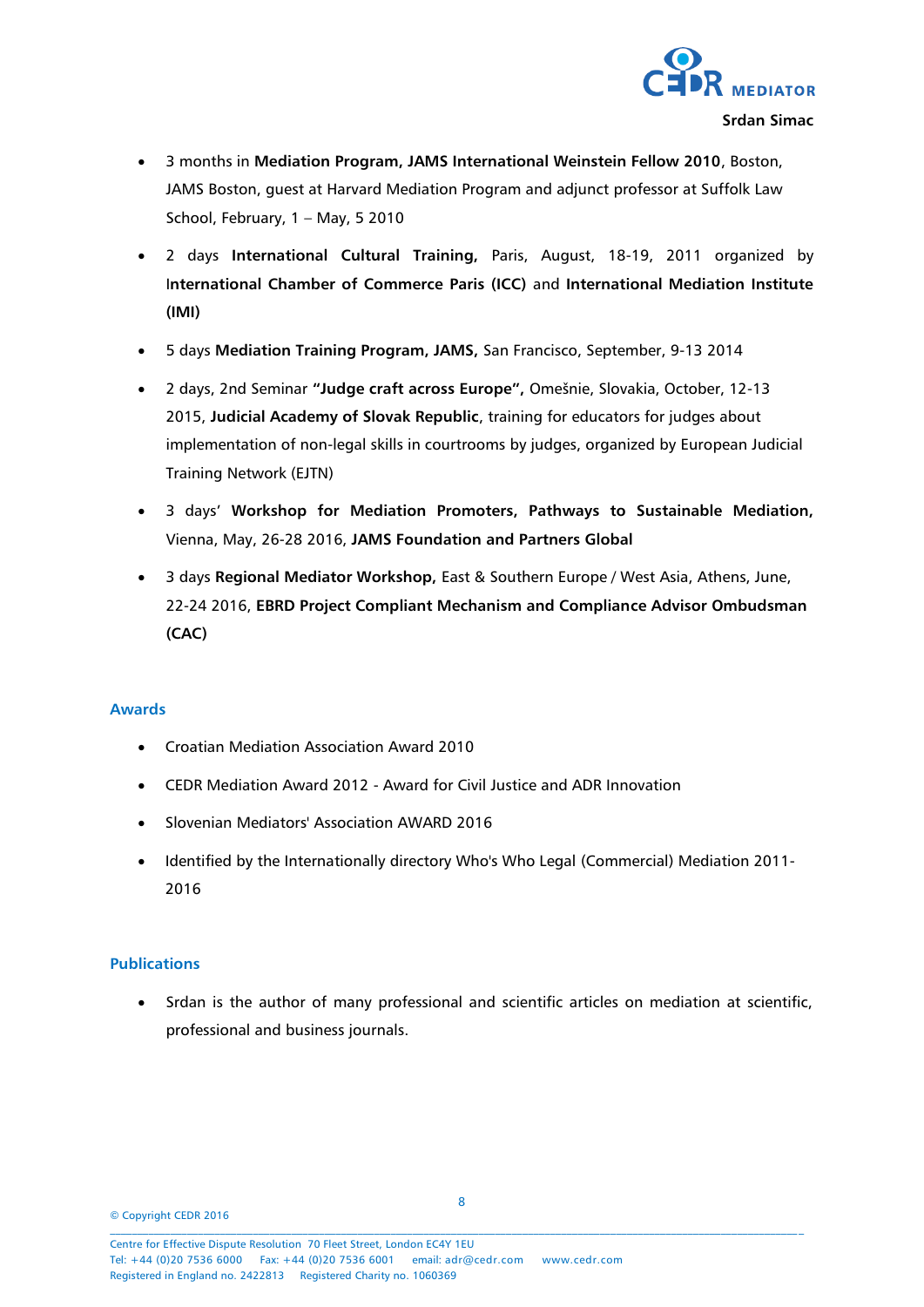

## **Present and Past Membership of Professional Bodies and Affiliations**

- Member of the Steering Committee of Croatian EU PHARE Project about mediation development in Croatia
- Member of the Croatian National Committee for ADR
- Member of EU ADR Expert Group; Member of ICC Commission on Arbitration and ADR, Zagreb
- Croatian coordinator in South East European Mediation Forum (SEEMF) and as a chairman in 2008
- Founding and a Board member of the European Mediation Network Initiative (EMNI)
- Board member of Groupment European des magistrates pour la mediation (GEMME)
- Member of the American Bar Association, Section of Dispute Resolution
- Member ICC Croatia, Commission on Arbitration and ADR
- Member of Association of Mediation Assessors (AMATI), Trainers and Instructors
- Former member of Bridges Academy Advisory Board
- Former member of the Mediators Beyond Borders (MBB) and its Global Advisory Council
- Former member of The Association of Conflict Resolution of Greater New York (ACR-GNY)
- Board member of Croatian Association of Insurance Law and chair of its ADR Working Group
- Close affiliation with CEDR London
- JAMS (JAMS Weinstein International Fellow 2010)
- Slovenian Association of Mediators (DMS)
- Serbian National Association of Mediators
- Association of Mediators in Bosnia and Herzegovina
- The High Judicial and Prosecutorial Council of Bosnia and Herzegovina
- Professional Association of Mediators in Bulgaria (PAMB)
- Croatian Judicial Academy and Croatian State School of Judiciary Officials (educator)
- Legal Clinic of Faculty of Law in Zagreb
- Croatian Chamber of Economy (mediator, arbiter and educator)